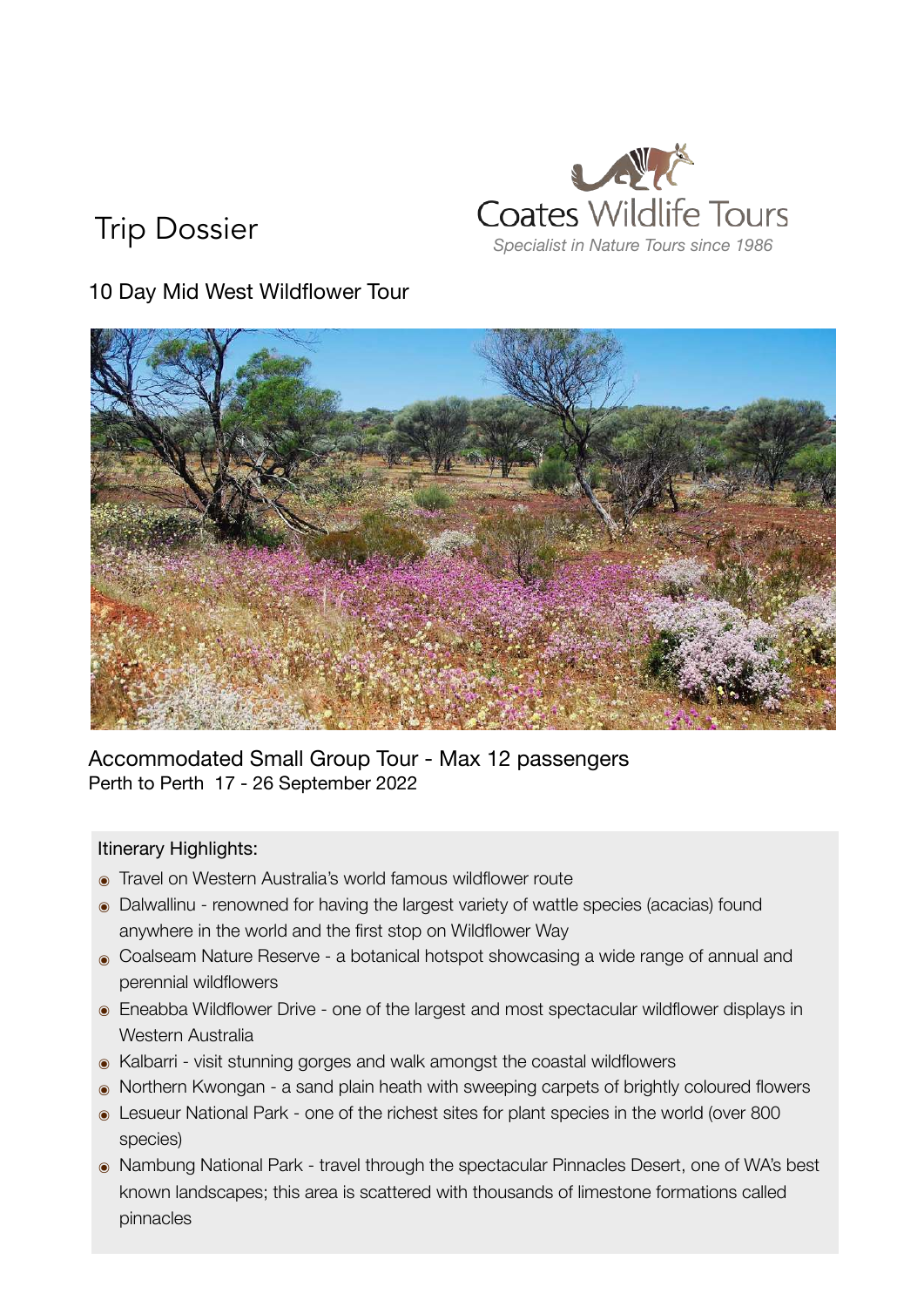Australia is renowned as being one of the world's botanical 'hotspots' and the Mid West is no exception. Following the winter rains WA wildflowers burst into bloom and transform the rugged golden outback landscape into a brightly-coloured wonderland.

The reason for this unique storehouse of biological diversity is the great age of the West Australian landmass. It is one of the most ancient and undisturbed geographic locations in the world. This has resulted in the survival of primitive forms of plants and the evolution of more specialised species.

This tour has been designed to show you the magnificent diversity and abundance of flowering plants north of Perth when they should be at their colourful best.

The trip covers a diverse array of landscapes, from the farm lands of the wheat belt, to the gorges of Kalbarri National Park, to the northern sand plains around Eneabba, Badgingarra and the Lesueur National Park.

Our naturalist guides have conducted many WA wildflower tours and will ensure you are guided and educated throughout the whole trip.

#### **Itinerary**

#### Day 1 **Perth to Dalwallinu**

Today we leave Perth at 7.30 am. Traveling via Toodyay, Goomalling and Wongan Hills we will head through the wheat belt to Dalwallinu, which is the first town on WA's world famous wildflower route. Accommodation: Motel Dalwallinu ID

#### Day 2 Dalwallinu

## Today we will explore the wildflowers in the Dalwallinu area, also renowned for having the largest

## Day 3 **Dalwallinu to Morawa**

This morning we will continue our drive north, heading for Morawa. During the day we'll spend time looking at and photographing the wildflowers that grow along the side of the road. Accommodation: Morawa Hotel BLD

variety of wattles (acacias) in the world. There are about 185 varieties within 100 kms of Dalwallinu.

Accommodation: Motel Dalwallinu BLD

#### Day 4 Morawa - Coalseam Reserve - Morawa

Today we will explore Coalseam Nature Reserve, well known for its annual display of wildflowers. The abundance and diversity of both annuals and perennials here is due to the park's location, encompassing multiple habitat types as it goes from sand plains to arid country. Accommodation: Morawa Hotel BLD

#### Day 5 Morawa - Three Springs - Eneabba - Geraldton

## Today we'll leave Morawa and head to Geraldton. Our travels will take us via Three Springs and

Eneabba. There will also be time to visit and explore the wildflowers at Western Flora. Accommodation: Hotel Geraldton BLD

#### Day 6 **Geraldton to Kalbarri**

This morning we'll travel to Kalbarri via the coast road. There will be plenty of time today to visit some of the coastal gorges and walk amongst the coastal wildflowers. Accommodation: Motel Kalbarri BLD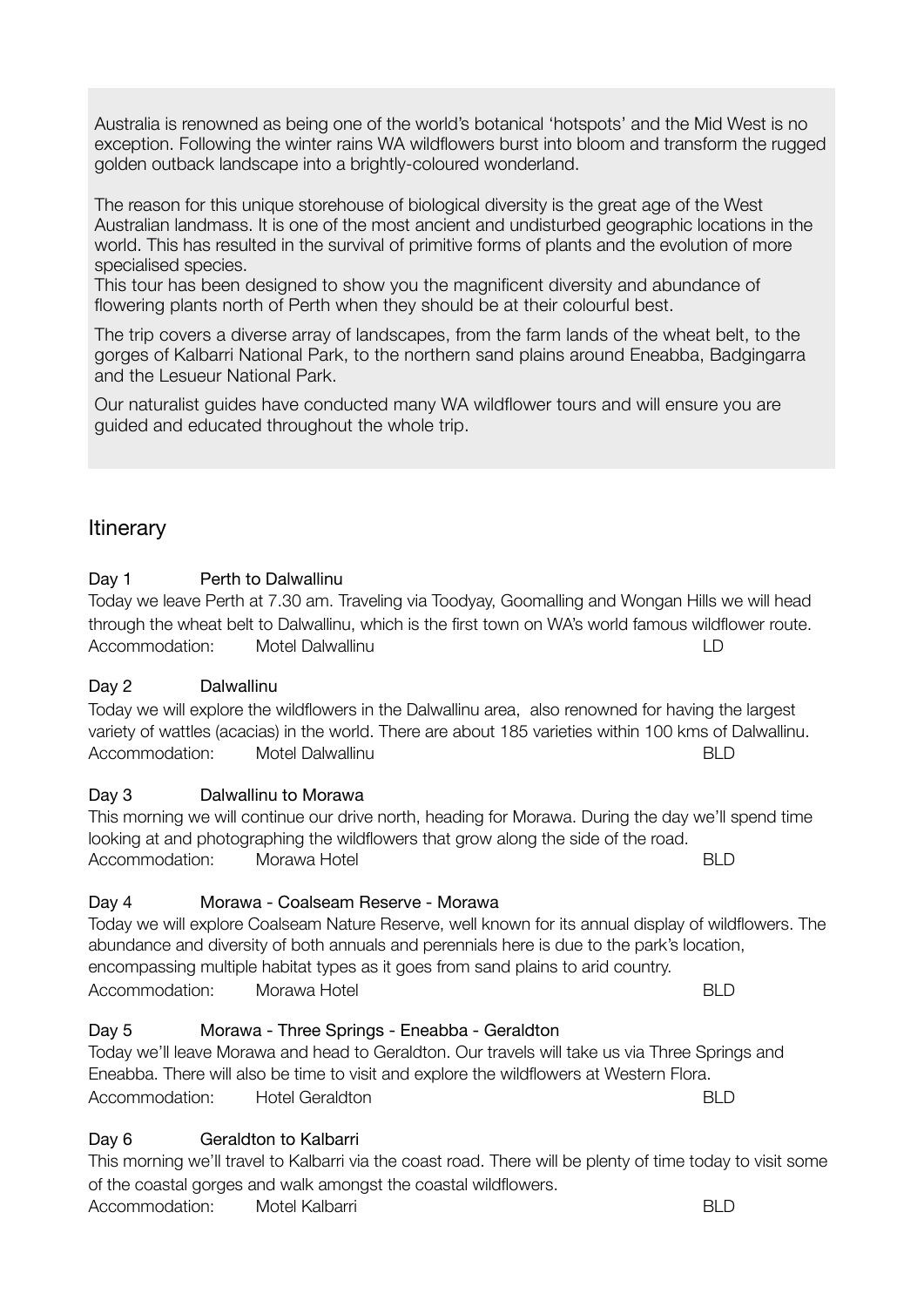#### Day 7 **Kalbarri**

We'll rise early this morning so that we can maximise our time in Kalbarri National Park, which is famous for its wildflowers. The species-rich heath-lands provide spectacular colourful floral displays. Vivid gold and orange banksias, red white and yellow grevilleas, red kangaroo paws, many coloured feather flowers and grey smoke bushes make an unforgettable picture. There are also 21 plant species unique to this area. We hope to find the Kalbarri catspaw, a small yellow and red plant usually found on recently burnt areas and confined to the Kalbarri area. We also hope to find several orchids including the Kalbarri spider orchid and the Murchison hammer orchid. Accommodation: Motel Kalbarri BLD

#### Day 8 Kalbarri to Cervantes

Next we start heading south. As we travel through farm lands, road side verges should offer a diverse range of plants and colour. South of Dongara we enter the Northern Kwongan, a sand plain heath supporting sweeping carpets of brightly coloured flowers. During our drive to Cervantes, there will be time to stretch your legs and look around for wildflowers and wildlife. Some of the wildflower displays will include Dryandra, Propeller Banksia, Painted and Scarlet Feather-flowers, Blue Smoke bush and Black and Yellow Kangaroo Paws.

Accommodation: Motel Cervantes BLD

#### Day 9 Cervantes - Lesueur National Park - Cervantes

Today we will continue to explore this magnificent area. The Lesueur National Park contains expanses of the northern sand plains region, with a wide range of geological formations, landscapes and soil types. These vary from salt lakes in the west to laterite ridges in the east. This is one of the richest sites for plant species in the world; over 800 plant species have been recorded here, nine of which are found nowhere else in the world. There is always something flowering in the park but in the months of September and October Lesueur erupts into colour with a range of species from Lechenaultias to Melaleucas.

Accommodation: Motel Cervantes BLD

#### Day 10 **Cervantes to Perth**

This morning we'll visit the Nambung National Park and travel through the spectacular Pinnacles Desert. This is a bizarre region where thousands of limestone pinnacles rise, forest-like, from the shifting yellow sands. After lunch we'll continue our journey down the coast to Perth, arriving by late afternoon.

NOTE: the above itinerary may be varied according to conditions and advice.





and the state of the state of the state of the state of the state of the state of the state of the state of th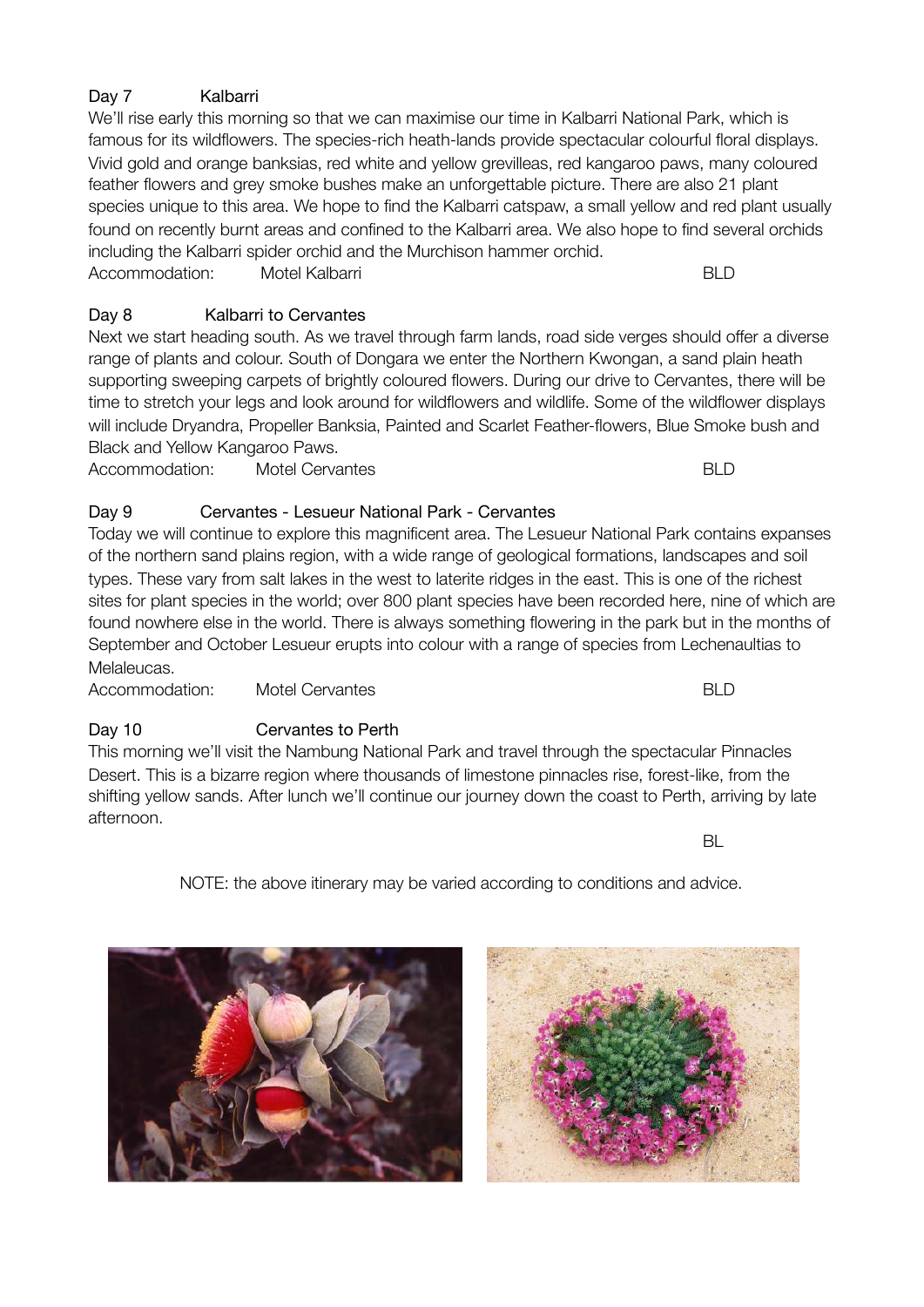#### Tour Costs

| Cost:     | \$5,775.00              | Per Person Twin Share |
|-----------|-------------------------|-----------------------|
|           | \$735.00                | Single Supplement     |
| Departs:  | Perth 17 September 2022 |                       |
| Finishes: | Perth 26 September 2022 |                       |

#### Tour Payments

| Deposit:       | At time of booking \$500.00 per person |
|----------------|----------------------------------------|
| Final Payment: | On or before 17 August 2022            |

Note: Deposit is non-refundable. The final payment is non refundable if canceled within 30 days of the departure date. Travel Insurance covering all payments is available and is strongly recommended

## Special Offers

Book Multiple Tours Save 5% per person on the second and subsequent tours if more that one tour is booked in the same year. Applies to the cheaper tours.

Loyalty Program

Save \$100 per person on your second, third and fourth tour. Save \$150 per person when you have travelled on 5 or more tours. Tours must be operated by Coates Wildlife Tours.

> Please note: Loyalty discount can be combined with other offers. Discounts are only available on bookings made directly with Coates.

#### Included

- ๏Coates tour leader/ driver;
- ๏Coates Naturalist leader;
- ๏Accommodation twin share with private facilities in
- hotels and motels:
- ๏Meals as per itinerary;
- ๏Morning tea each day;
- ๏Fresh fruit on board daily;
- ๏All national park entrance fees.
- ๏Kalbarri Wildflower Display entrance fee.

### Not Included

- ๏Alcoholic & carbonated drinks
- ๏Travel insurance (very strongly recommended);
- ๏Travel expenses to and from Perth;
- ๏Pre and post tour accommodation;
- ๏All other private expenses;
- ๏Other entrance fees or activity costs not listed